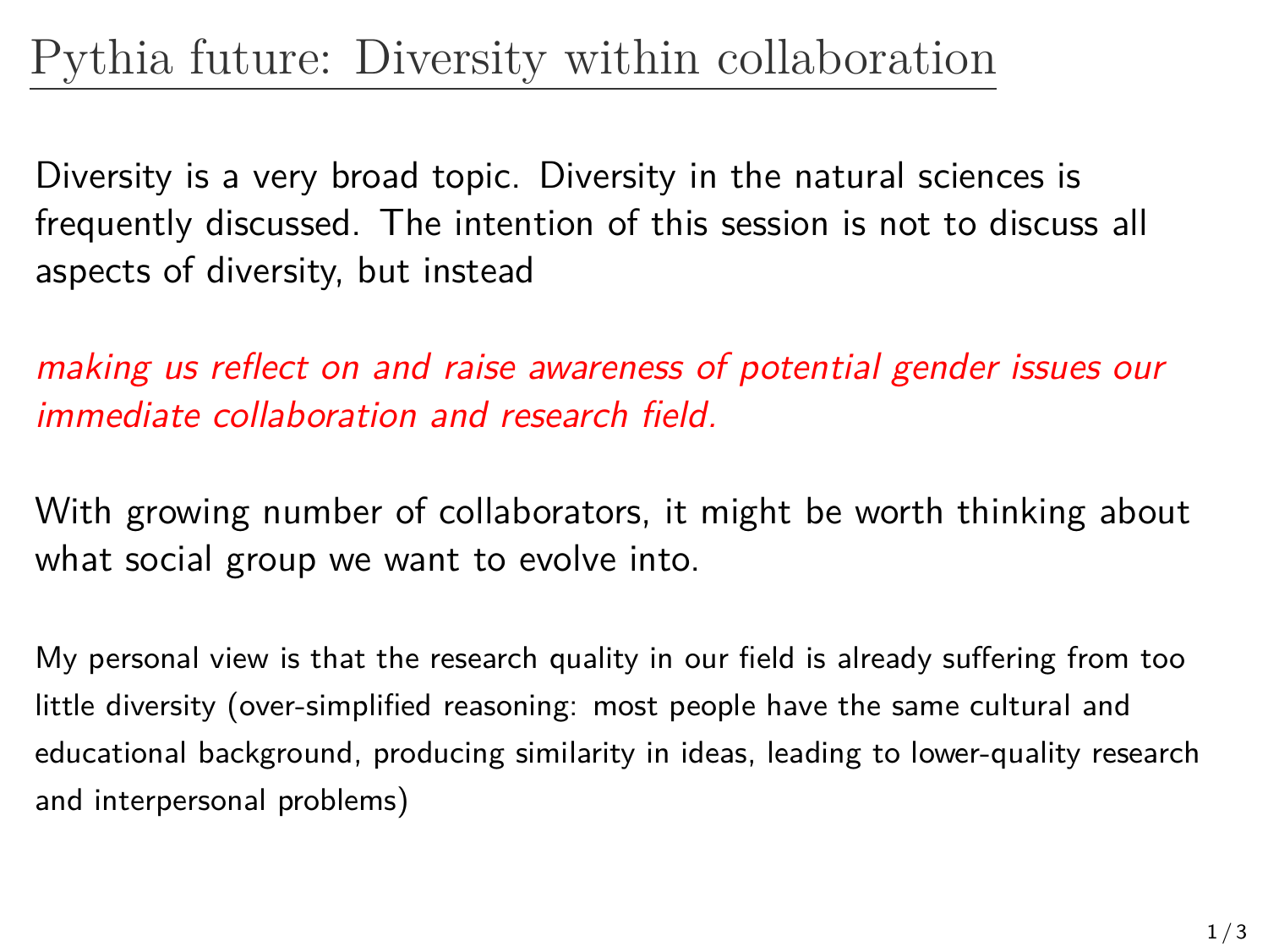## Pythia future: Diversity within collaboration

## Some statistics (from inspire & gitlab)

| Pythia manual version $#$ male authors $#$ female authors |    |          |
|-----------------------------------------------------------|----|----------|
| 6.1                                                       | 6  | 1        |
| 6.2                                                       | 3  | 0        |
| 6.2                                                       | 4  | 0        |
| 6.4                                                       | 3  | $\Omega$ |
| 8.1                                                       | 3  | 0        |
| 8.2                                                       | 8  | 2        |
| $8.3*$                                                    | 12 | 2        |

\*counting members of manual gitlab repository, different when counting code authors NB: No offense intended to people (past/present) who do not identify like this!